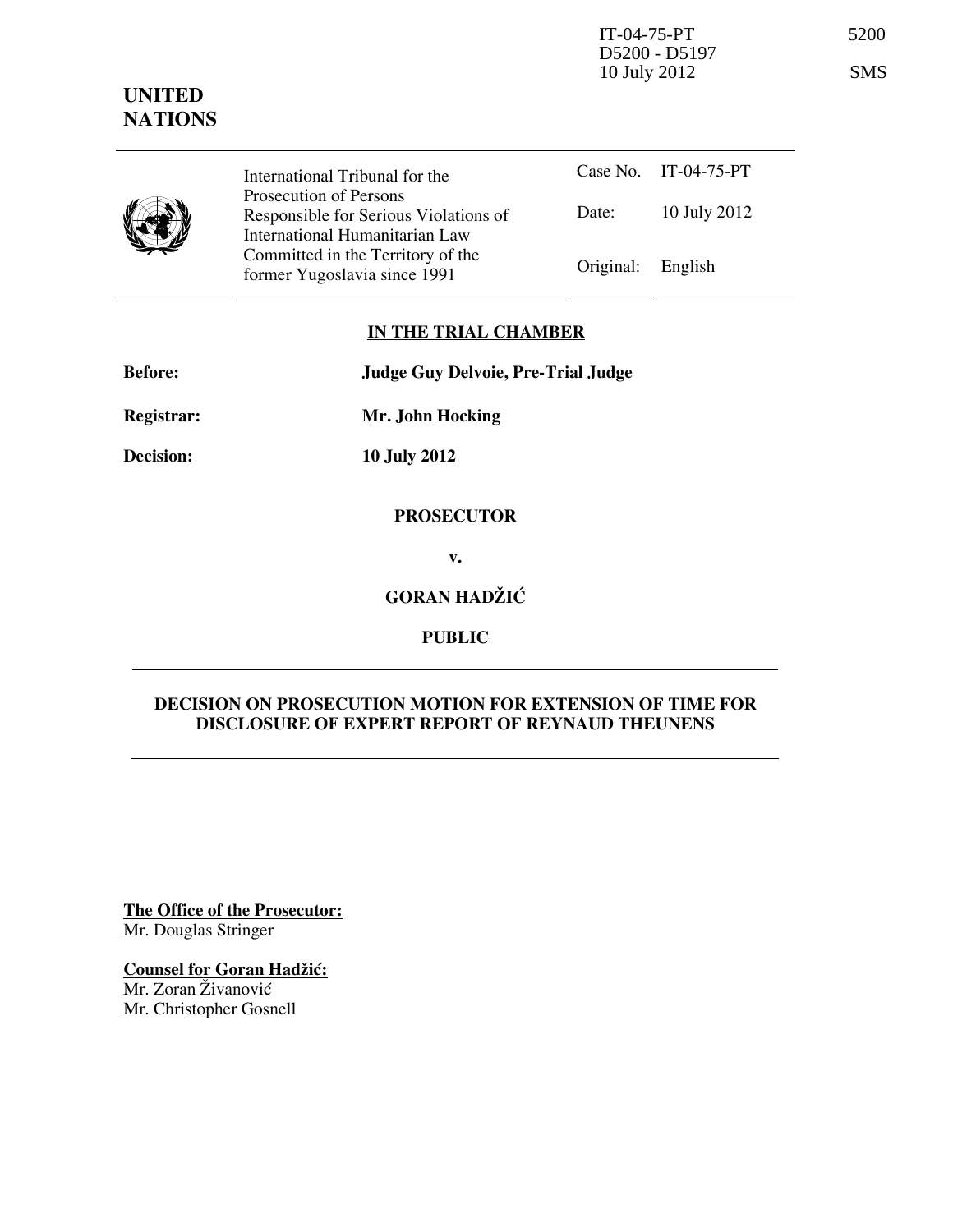I, Guy Delvoie, Judge of the International Tribunal for the Prosecution of Persons Responsible for Serious Violations of International Humanitarian Law Committed in the Territory of the former Yugoslavia since 1991 ("Tribunal") and Pre-Trial Judge in the present case, am seised of the "Prosecution Motion for Extension of Time for Disclosure of Expert Report of Reynaud Theunens", filed on 4 July 2012 ("Motion"). On 9 July 2012, the Defence filed its "Response to Prosecution Motion for Extension of Time for Disclosure of Expert Report of Reynaud Theunens" ("Response").

1. I, in accordance with Rule 94 bis (A) of the Rules of Procedure and Evidence of the Tribunal ("Rules"), ordered the Prosecution to disclose any expert reports by 10 July 2012.<sup>1</sup>

2. In the Motion, the Prosecution submits that, as a result of unanticipated professional commitments, Reynaud Theunens will be unable to complete his expert report on military issues related to this case in time for the Prosecution to meet the disclosure deadline of 10 July 2012.<sup>2</sup> Therefore, the Prosecution seeks an extension of time for the disclosure of the expert report until 1 October 2012.<sup>3</sup> According to the Prosecution, there is good cause for the requested extension.<sup>4</sup> The Prosecution submits that it made a good-faith effort to select an eminent expert on military issues who could complete a report expeditiously<sup>5</sup> and that Theunens possesses the requisite experience and expertise to prepare an expert report that is tailored to this case.<sup>6</sup> The Prosecution further submits that the reasons for the delay, which are beyond its control, are an increase in Theunens' workload as Chief of the Joint Mission Analysis Center in the United Nations Interim Force in Lebanon, resulting from "recent unrest in the region, in particular in Lebanon and Syria"<sup>7</sup>, and his preparation of an expert report in *Prosecutor v. Ratko Mladić*, Case No. IT-09-92-T.<sup>8</sup>

3. In its Response, the Defence opposes the Motion<sup>9</sup> and submits that the timing of the Motion reflects a lack of diligence.<sup>10</sup> According to the Defence, the factors relied upon in the Motion have not arisen recently; they should have been known and taken into account when Theunens was engaged; and, if unavoidable, they should have been brought to the Chamber's attention much earlier.<sup>11</sup> The Defence further submits that to allow the Prosecution to file the expert report fifteen

<sup>10</sup> Response, para. 2.

<sup>&</sup>lt;sup>1</sup> Order on Pre-Trial Work Plan, 16 December 2011, Annex, p. 1.

<sup>&</sup>lt;sup>2</sup> Motion, para. 2.

<sup>&</sup>lt;sup>3</sup> Motion, paras 1, 17.

<sup>4</sup> Motion, para. 9.

<sup>&</sup>lt;sup>5</sup> Motion, para. 9.

 $<sup>6</sup>$  Motion, para. 11.</sup>

<sup>&</sup>lt;sup>7</sup> Motion, para. 12.

<sup>&</sup>lt;sup>8</sup> Motion, para. 12. The Prosecution submits that an extension in the disclosure deadline will not unduly prejudice the Defence. Motion, para. 13.

<sup>&</sup>lt;sup>9</sup> Response to Prosecution Motion for Extension of Time for Disclosure of Expert Report of Reynaud Theunens, 9 July 2012 ("Response"), para. 1.

<sup>&</sup>lt;sup>11</sup> Response, para. 2.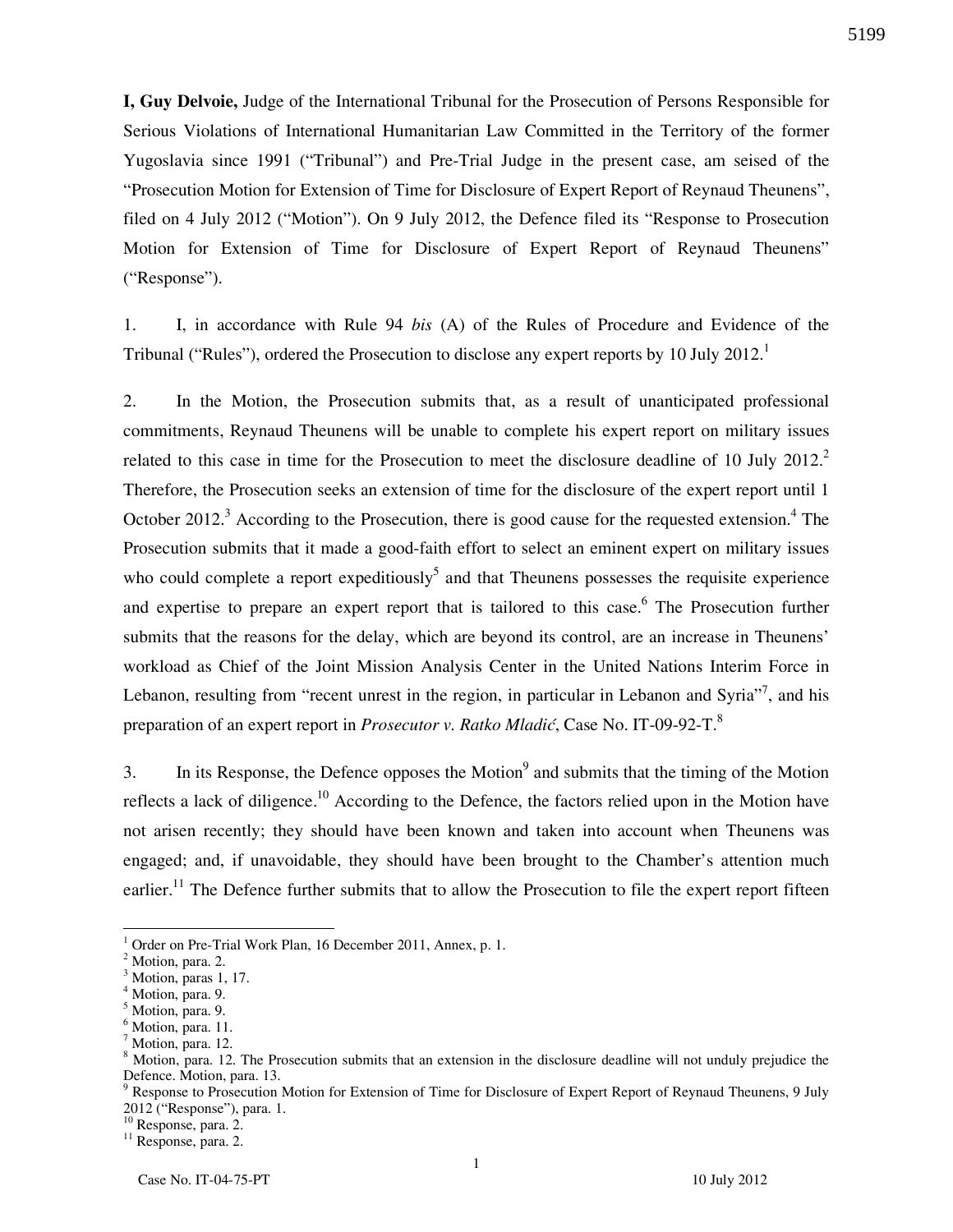days before the start of trial would be prejudicial and unfair.<sup>12</sup> According to the Defence, the deadline set by the Pre-Trial Judge for disclosure of expert reports accords with those in other cases before the Tribunal. In previous cases—namely *Prosecutor v. Stanišić and Simatović*, Case No. IT-03-69-T; Prosecutor v. Gotovina et al., Case No. IT-06-90-T; Prosecutor v. Šešeli, Case No. IT-03-67-T; and Prosecutor v. Martić, Case No. IT-95-11-PT—Theunens' expert report was filed between three and nine months before the start of trial.<sup>13</sup> Finally, the Defence submits that the prejudice of late disclosure will not be offset by the Prosecution's proposal to identify portions of Theunens' previous reports that will form part of his expert report in this case, since the key elements concerning the present case are not included in the previous reports.<sup>14</sup>

4. Rule 94 bis (A) of the Rules requires the full statement and/or report of any expert witness to be called by a party to be disclosed within the time limit prescribed by the Trial Chamber or the Pre-Trial Judge. According to Rule  $127(A)(i)$  of the Rules, a Trial Chamber or Pre-Trial Judge may, on good cause being shown by motion, enlarge or reduce any time prescribed by or under the Rules.

5. I am not satisfied that the arguments advanced by the Prosecution in the Motion constitute good cause for extending the time for disclosure of Theunens' expert report. Goran Hadžić was indicted in 2004, he was transferred to the Tribunal in July 2011, and the Prosecution has been aware of the deadline for Rule 94 bis disclosure since 16 December 2011. The Prosecution has therefore had sufficient time to fulfil its disclosure obligation. Having found no good cause, it is unnecessary to address the Prosecution's submission that an extension of the disclosure deadline would not unduly prejudice the Defence.

5198

 $\overline{a}$  $12$  Response, para. 1.